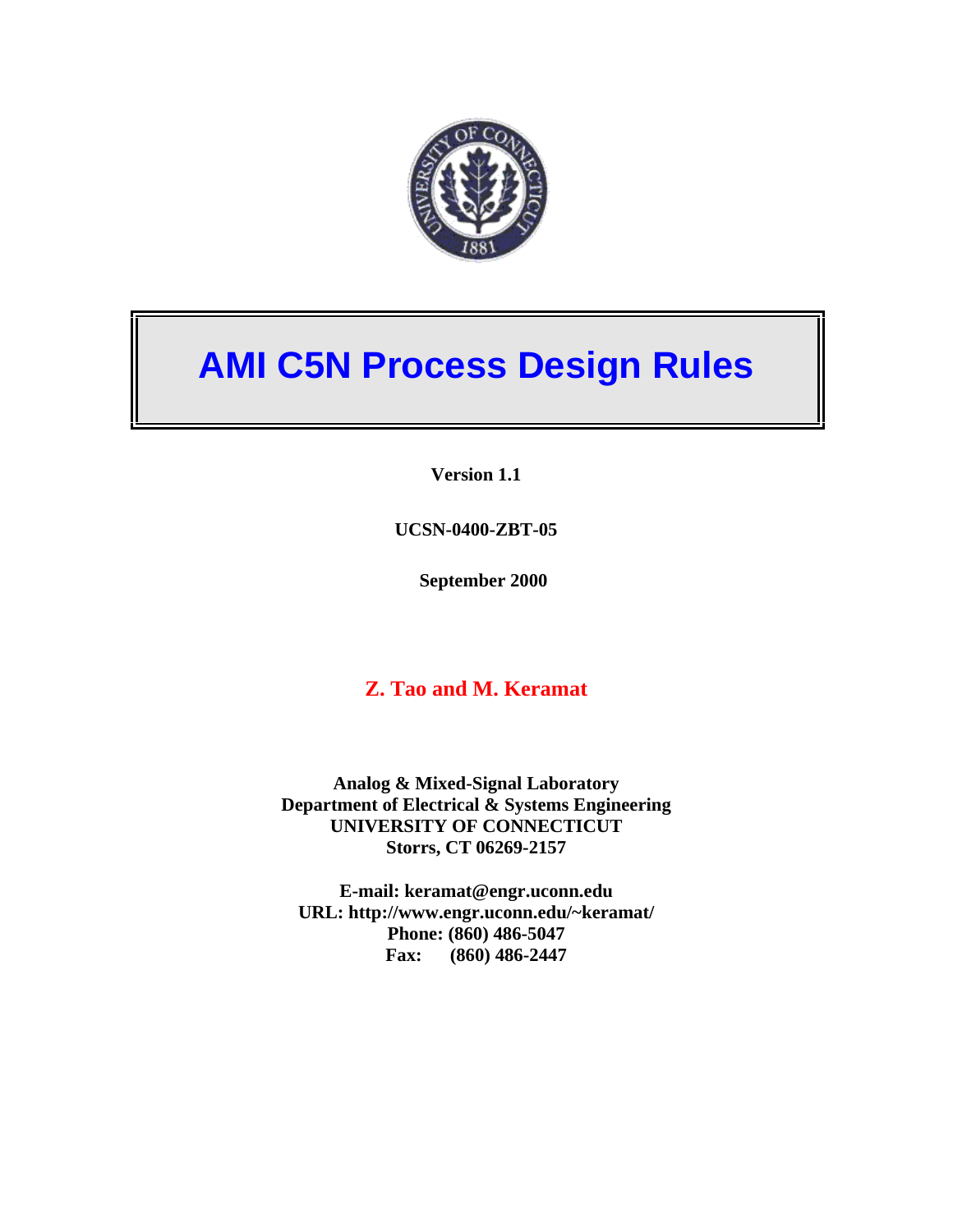#### **Note:**

Most of the contents in this document were taken from the MOSIS website http://www.mosis.org/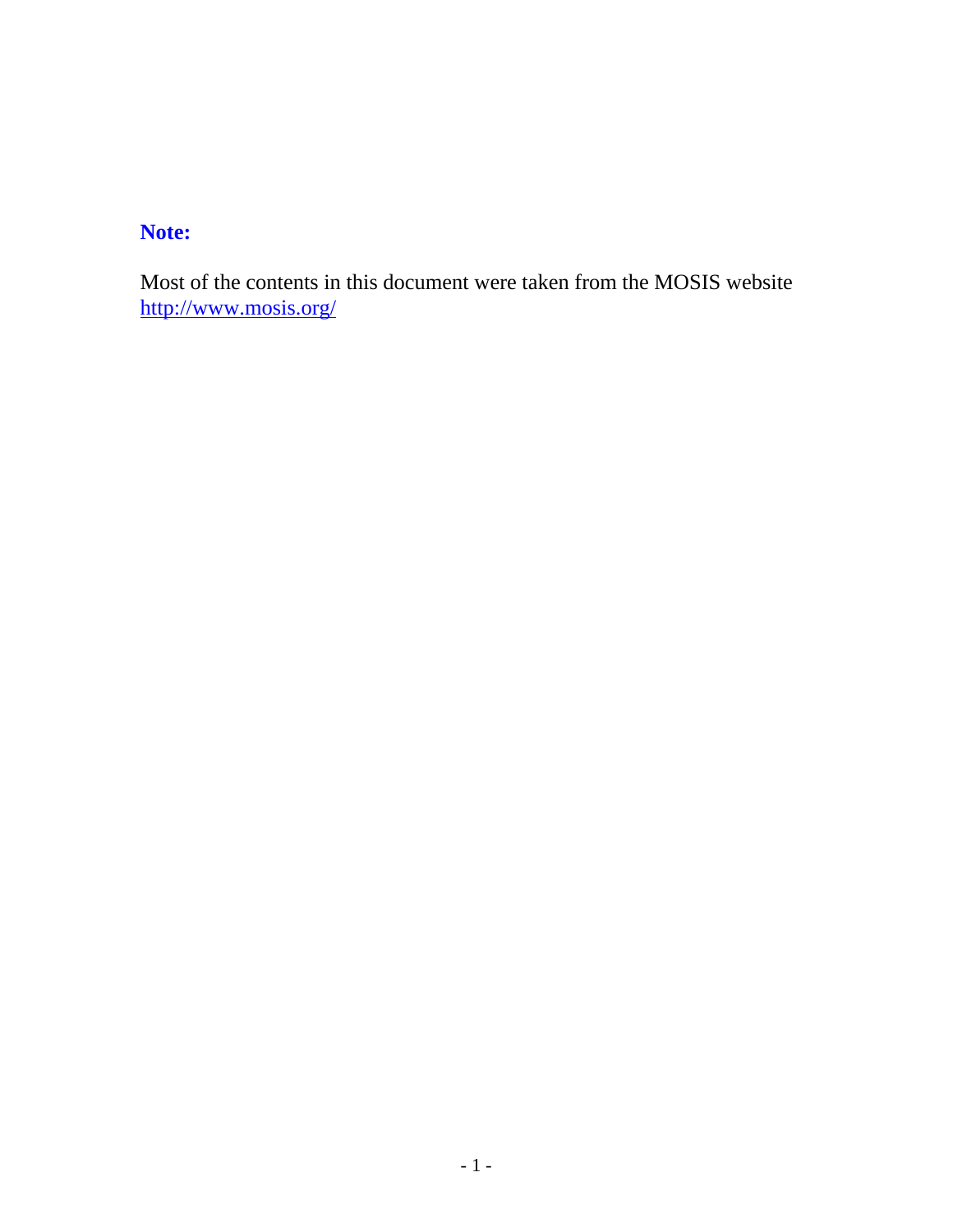#### **MOSIS Layer Map for AMI\_C5N**

This is the layer map for the AMI C5N 0.5 micron 3 metal, 2 poly (non-silicided) layout rules (AMI\_C5N), and only for those AMI vendor design rules. For designs that are laid out using other design rules (or technology-codes), use the standard layer mapping conventions of that design rule set.

| Layer                                  | <b>GDS CIF</b> |            | <b>Notes</b>                                                                                                                                                                                               |
|----------------------------------------|----------------|------------|------------------------------------------------------------------------------------------------------------------------------------------------------------------------------------------------------------|
| <b>N_WELL</b>                          | 1              | A01        |                                                                                                                                                                                                            |
| <b>ACTIVE</b>                          | $\overline{2}$ | A02        |                                                                                                                                                                                                            |
| <b>N_CHANNEL_FLD</b>                   | 3              | A03        | Optional; if omitted a copy of the drawn N_WELL<br>is used.                                                                                                                                                |
| <b>POLY</b>                            | 4              | A04        |                                                                                                                                                                                                            |
| <b>N PLUS BLOCK</b>                    | 5              |            | AMI calls this layer N_PLUS_SELECT and further<br>requires that it be a copy of P_PLUS_SELECT. It<br>A05 is functionally an N_PLUS_BLOCK layer; the<br>drawn regions will _not_ receive the n+<br>implant. |
| <b>P_PLUS_SELECT</b>                   | 6              | A06        |                                                                                                                                                                                                            |
| <b>CONTACT</b>                         | 8              | <b>A08</b> |                                                                                                                                                                                                            |
| <b>METAL1</b>                          | 9              | A09        |                                                                                                                                                                                                            |
| VIA1                                   | 10             | A10        |                                                                                                                                                                                                            |
| <b>METAL2</b>                          | 11             | <b>A11</b> |                                                                                                                                                                                                            |
| VIA <sub>2</sub>                       | 12             | A12        |                                                                                                                                                                                                            |
| <b>METAL3</b>                          | 13             | <b>A13</b> |                                                                                                                                                                                                            |
| <b>CAP POLY</b><br>(POLY2)             | 26             |            | A26 Optional                                                                                                                                                                                               |
| <b>HRP (HIGH</b><br><b>RESISTANCE)</b> | 27             | A27        |                                                                                                                                                                                                            |
| <b>GLASS</b>                           | 14             | <b>A14</b> |                                                                                                                                                                                                            |

Fig. 1. AMI original layer mapping.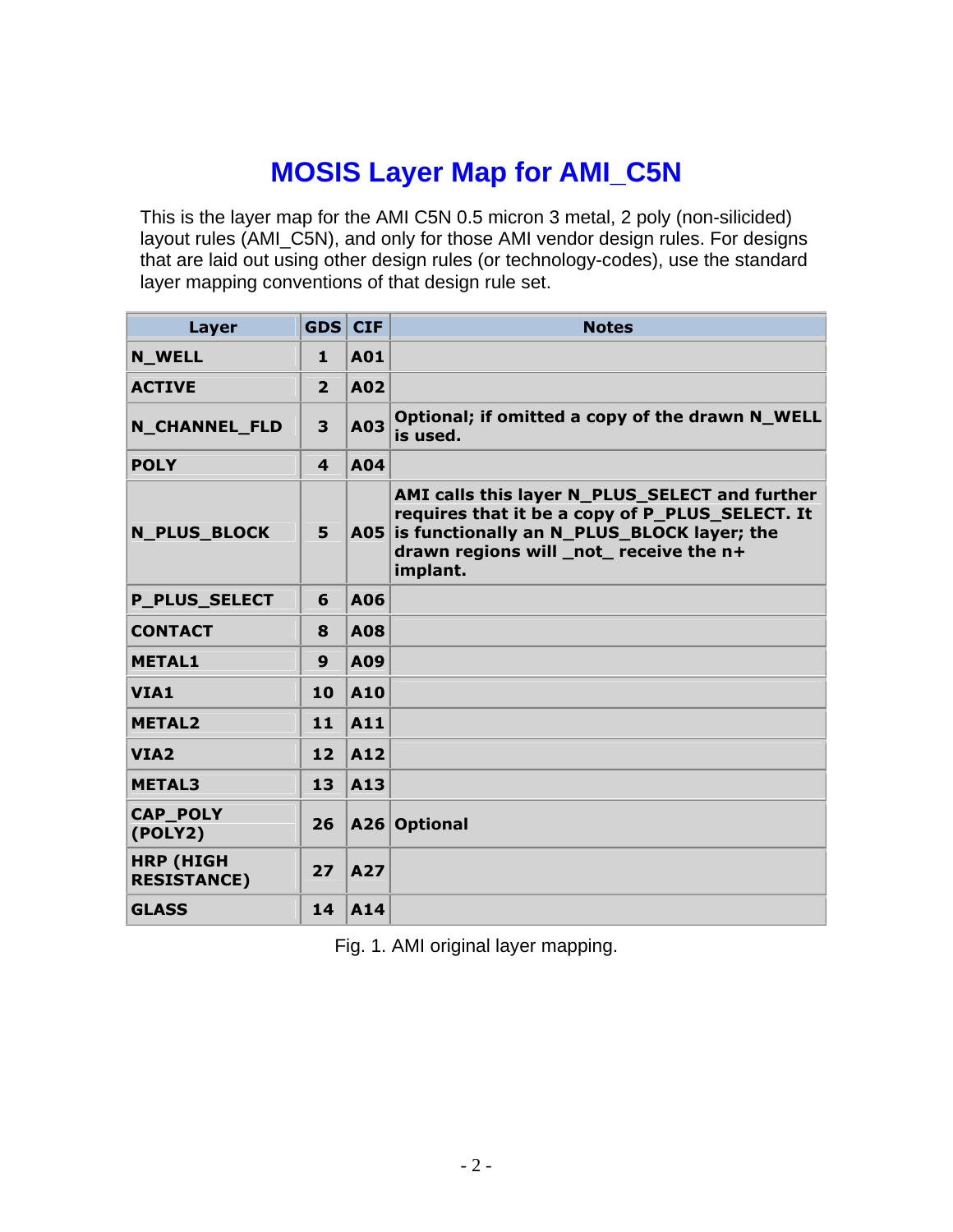If you use MOSIS SCMOS design rules, you should use the layer map for technology codes SCN3ME and SCN3ME\_SUBM, and only for SCN3ME and SCN3ME\_SUBM. For designs that are laid out using other design rules (or technology-codes), use the standard layer mapping conventions of that design rule set.

SCN3ME: Scalable CMOS N-well, 3 metal, non-silicided, high resistance layer available. Adds a second polysilicon layer (poly2) as the upper electrode of a poly capacitor.

SCN3ME\_SUBM: Uses revised layout rules for better fit to sub-micron processes (see MOSIS Scalable CMOS (SCMOS) Design Rules, section 2.4).

| Layer                 | <b>GDS</b> | <b>CIF</b>      | <b>CIF Synonym</b> | <b>Rule</b><br><b>Section</b> | <b>Notes</b>                            |
|-----------------------|------------|-----------------|--------------------|-------------------------------|-----------------------------------------|
| <b>N WELL</b>         | 42         | <b>CWN</b>      |                    | <u>1</u>                      |                                         |
| <b>ACTIVE</b>         | 43         | <b>CAA</b>      |                    | $\overline{2}$                |                                         |
| <b>POLY</b>           | 46         | <b>CPG</b>      |                    | $\overline{\mathbf{3}}$       |                                         |
| N PLUS SELECT         | 45         | <b>CSN</b>      |                    | $\overline{\mathbf{4}}$       |                                         |
| <b>P_PLUS_SELECT</b>  | 44         | <b>CSP</b>      |                    | $\overline{\mathbf{4}}$       |                                         |
| <b>POLY2</b>          | 56         | CP <sub>2</sub> | <b>CEL</b>         | <u>11, 12, </u><br>13         | <b>Optional</b>                         |
| <b>HI RES IMPLANT</b> | 34         | <b>CHR</b>      |                    | 27                            | <b>Optional</b>                         |
| <b>CONTACT</b>        | 25         | <b>CCC</b>      | <b>CCG</b>         | 5, 6, 13                      |                                         |
| <b>POLY CONTACT</b>   | 47         | <b>CCP</b>      |                    | 5                             | Can be replaced by CONTACT              |
| <b>ACTIVE CONTACT</b> | 48         | <b>CCA</b>      |                    |                               | 6 Can be replaced by CONTACT            |
| <b>POLY2 CONTACT</b>  | 55         | <b>CCE</b>      |                    | <u>13</u>                     | Can be replaced by CONTACT.             |
| <b>METAL1</b>         | 49         | CM <sub>1</sub> | <b>CMF</b>         | $\overline{\mathbf{Z}}$       |                                         |
| <b>VIA</b>            | 50         | CV1             | <b>CVA</b>         | $\underline{8}$               |                                         |
| <b>METAL2</b>         | 51         | CM <sub>2</sub> | <b>CMS</b>         | $\overline{9}$                |                                         |
| <b>VIA2</b>           | 61         | CV <sub>2</sub> | <b>CVS</b>         | <u>14</u>                     |                                         |
| <b>METAL3</b>         | 62         | CM <sub>3</sub> | <b>CMT</b>         | <b>15</b>                     |                                         |
| <b>GLASS</b>          | 52         | <b>COG</b>      |                    | 10                            |                                         |
| <b>PADS</b>           | 26         | <b>XP</b>       |                    |                               | Non-fab layer used to highlight<br>pads |
| <b>Comments</b>       | --         | <b>CX</b>       |                    |                               | <b>Comments</b>                         |

Fig. 2. Fabricated on AMI 0.50 micron process runs.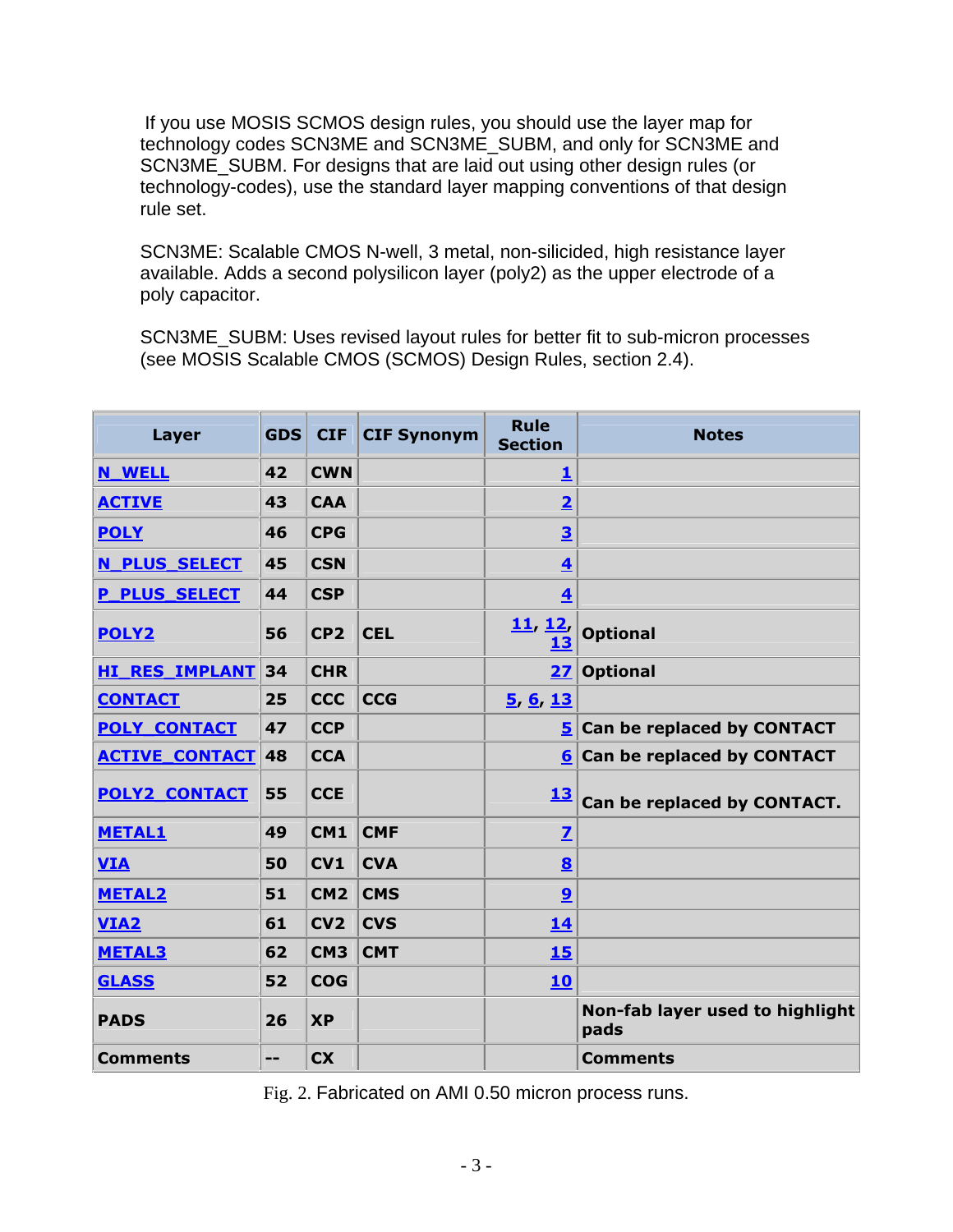| Layer                    | <b>GDS</b> | <b>CIF</b>             | <b>CIF</b><br><b>Synonym</b> | <b>Rule</b><br><b>Section</b>  | <b>Notes</b>                                             |
|--------------------------|------------|------------------------|------------------------------|--------------------------------|----------------------------------------------------------|
| <b>N_WELL</b>            | 42         | <b>CWN</b>             |                              |                                | $1$ SCN* and SCE*                                        |
| <b>P</b> WELL            | 41         | <b>CWP</b>             |                              |                                | $1$ SCP* and SCE*                                        |
| <b>CAP_WELL</b>          | 59         | <b>CWC</b>             |                              |                                | $17, 18$ SC*LC                                           |
| <b>ACTIVE</b>            | 43         | <b>CAA</b>             |                              | $\overline{2}$                 |                                                          |
| <b>THICK ACTIVE</b>      | 60         | <b>CTA</b>             |                              |                                | $24$ TSMC 0.25 μ, TSMC 0.35 μ SC*                        |
| <b>PBASE</b>             | 58         | <b>CBA</b>             |                              |                                | $16$ SC*A                                                |
| <b>POLY_CAP1</b>         | 28         | CPC                    |                              |                                | $23$ SC*PC                                               |
| <b>POLY</b>              | 46         | <b>CPG</b>             |                              | $\overline{3}$                 |                                                          |
| <b>SILICIDE BLOCK</b>    | 29         | $\mathbf{CSB}$         |                              | 20                             | HP 0.5 μ SC*, TSMC 0.25 μ SC*, TSMC 0.35<br>$\mu$ SC*1P* |
| <b>N PLUS SELECT</b>     | 45         | <b>CSN</b>             |                              | $\overline{\mathbf{4}}$        |                                                          |
| <b>P_PLUS_SELECT</b>     | 44         | CSP                    |                              | $\overline{\mathbf{4}}$        |                                                          |
| <b>ELECTRODE</b>         | 56         | <b>CEL</b>             |                              | <u>11, 12, </u><br>13          |                                                          |
| <b>HI_RES_IMPLANT</b>    | 34         | <b>CHR</b>             |                              |                                | $27$ AMI 0.5 µ SC* designs only                          |
| <b>CONTACT</b>           | 25         | CCC                    | <b>CCG</b>                   | $\frac{5}{9}$ , $\frac{6}{13}$ |                                                          |
| <b>POLY CONTACT</b>      | 47         | <b>CCP</b>             |                              |                                | $5$ Can be replaced by CONTACT                           |
| <b>ACTIVE_CONTACT</b>    | 48         | <b>CCA</b>             |                              |                                | $6$ Can be replaced by CONTACT                           |
| <b>ELECTRODE_CONTACT</b> | 55         | <b>CCE</b>             |                              | 13                             | SC*E, SC*A<br>Can be replaced by CONTACT.                |
| <b>METAL1</b>            | 49         | CM1                    | <b>CMF</b>                   | $\overline{1}$                 |                                                          |
| <b>VIA</b>               | 50         | CV1                    | <b>CVA</b>                   | $\underline{8}$                |                                                          |
| <b>METAL2</b>            | 51         | CM2                    | <b>CMS</b>                   | $\overline{\mathbf{2}}$        |                                                          |
| $VIA2$                   | 61         | CV2                    | <b>CVS</b>                   |                                | $14$ SC*3M                                               |
| <b>METAL3</b>            | 62         | CM3                    | <b>CMT</b>                   |                                | $15$ SC*3M                                               |
| VIA3                     | 30         | CV3                    | <b>CVT</b>                   |                                | $15, 21$ SC*4M                                           |
| <b>METAL4</b>            | 31         | CM4                    | <b>CMQ</b>                   |                                | $22$ SC*4M                                               |
| <b>CAP_TOP_METAL</b>     | 35         | <b>CTM</b>             |                              |                                | $28$ TSMC 0.25 μ SC*                                     |
| $VIA4$                   | 32         | CV4                    | <b>CVQ</b>                   |                                | $25$ SC*5M                                               |
| <b>METAL5</b>            | 33         | CM5                    | <b>CMP</b>                   |                                | $26$ SC*5M                                               |
| VIA5                     | 36         | CV5                    |                              | 29                             |                                                          |
| METAL6                   | 37         | CM6                    |                              | 30                             |                                                          |
| <b>GLASS</b>             | 52         | COG                    |                              | 10                             |                                                          |
| <b>PADS</b>              | 26         | $\mathbf{XP}$          |                              |                                | Non-fab layer used to highlight pads                     |
| <b>Comments</b>          | --         | $\mathbf{C}\mathbf{X}$ |                              |                                | <b>Comments</b>                                          |

This is the layer map for the whole MOSIS Scalable CMOS layout rules.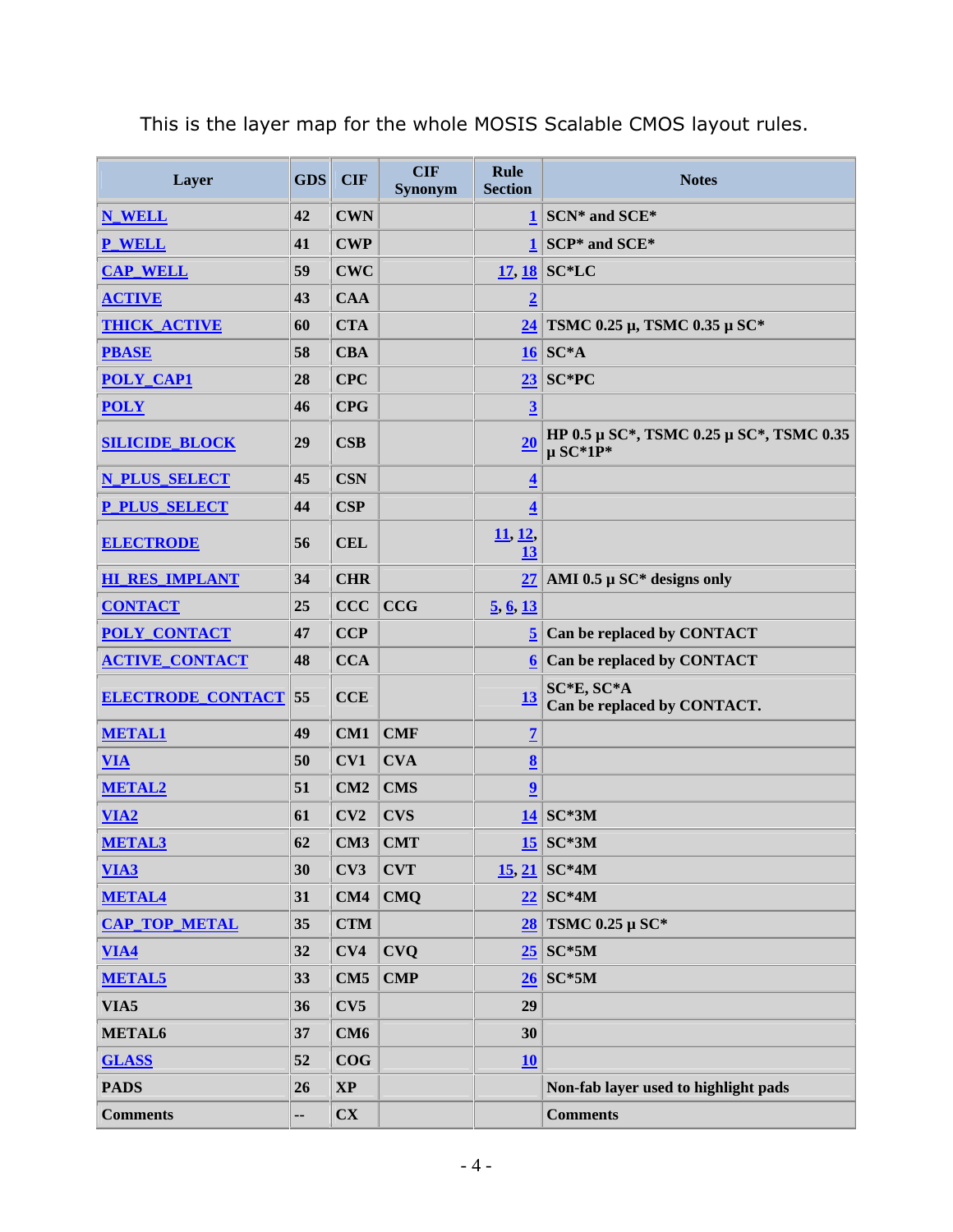The following figure is a cross-section view of some popular components fabricated with AMI C5N technology. Here the resistor is fabricated with highresistor and electrode (poly2) layers, and capacitor with poly1-poly2 layers.



Fig. 4. Some popular used components fabricated with AMI C5N technology.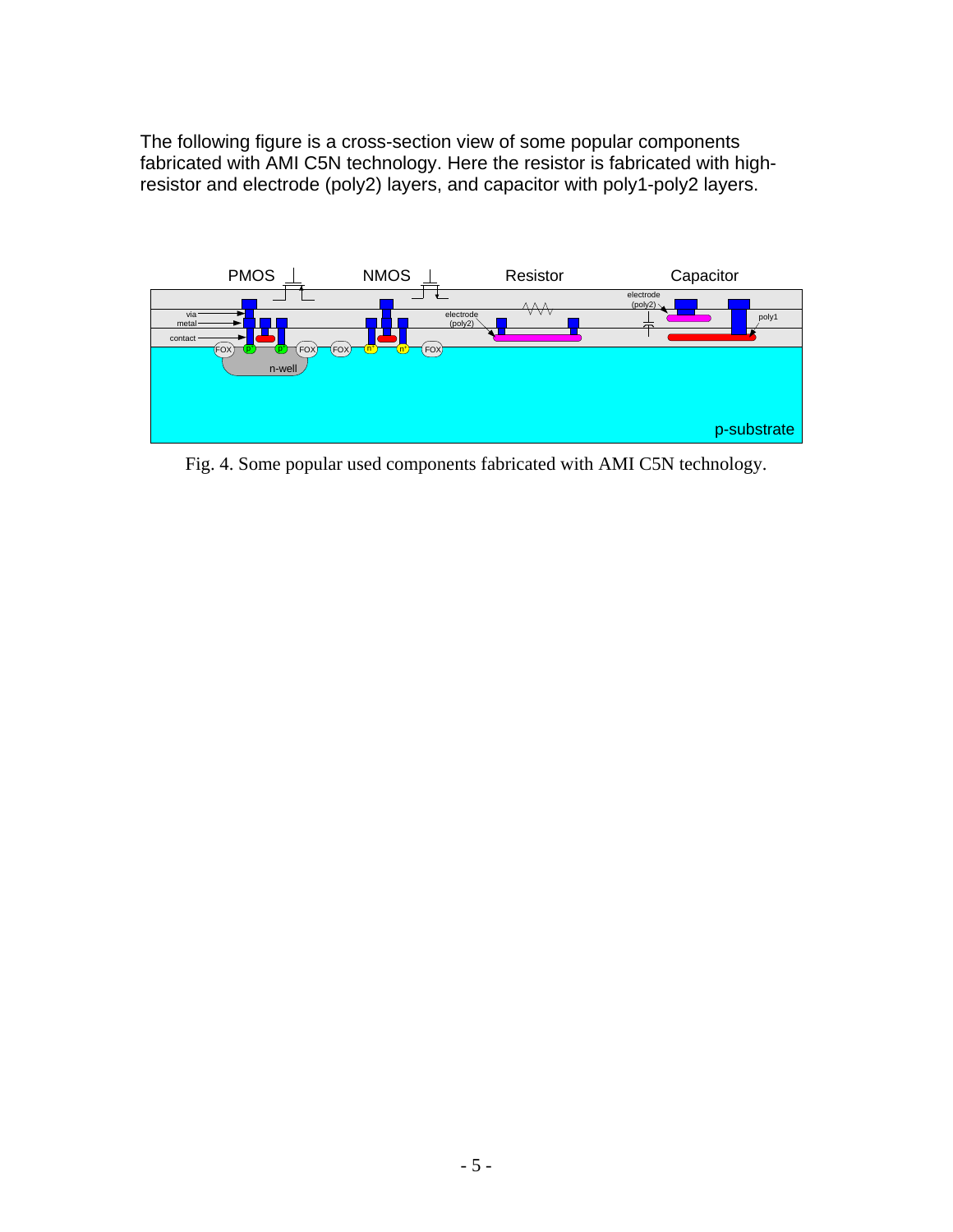# **SCMOS Layout Rules - Well**

| <b>Rule</b> | <b>Description</b>                                                     | Lambda                 |
|-------------|------------------------------------------------------------------------|------------------------|
| 1.1         | Minimum width                                                          | 10<br><b>[SUBM 12]</b> |
| 1.2         | Minimum spacing between wells at different potential                   | <b>[SUBM 18]</b>       |
| 1.3         | Minimum spacing between wells at same potential                        | $0$ or $6$             |
| 1.4         | Minimum spacing between wells of different type<br>(if both are drawn) | 0                      |

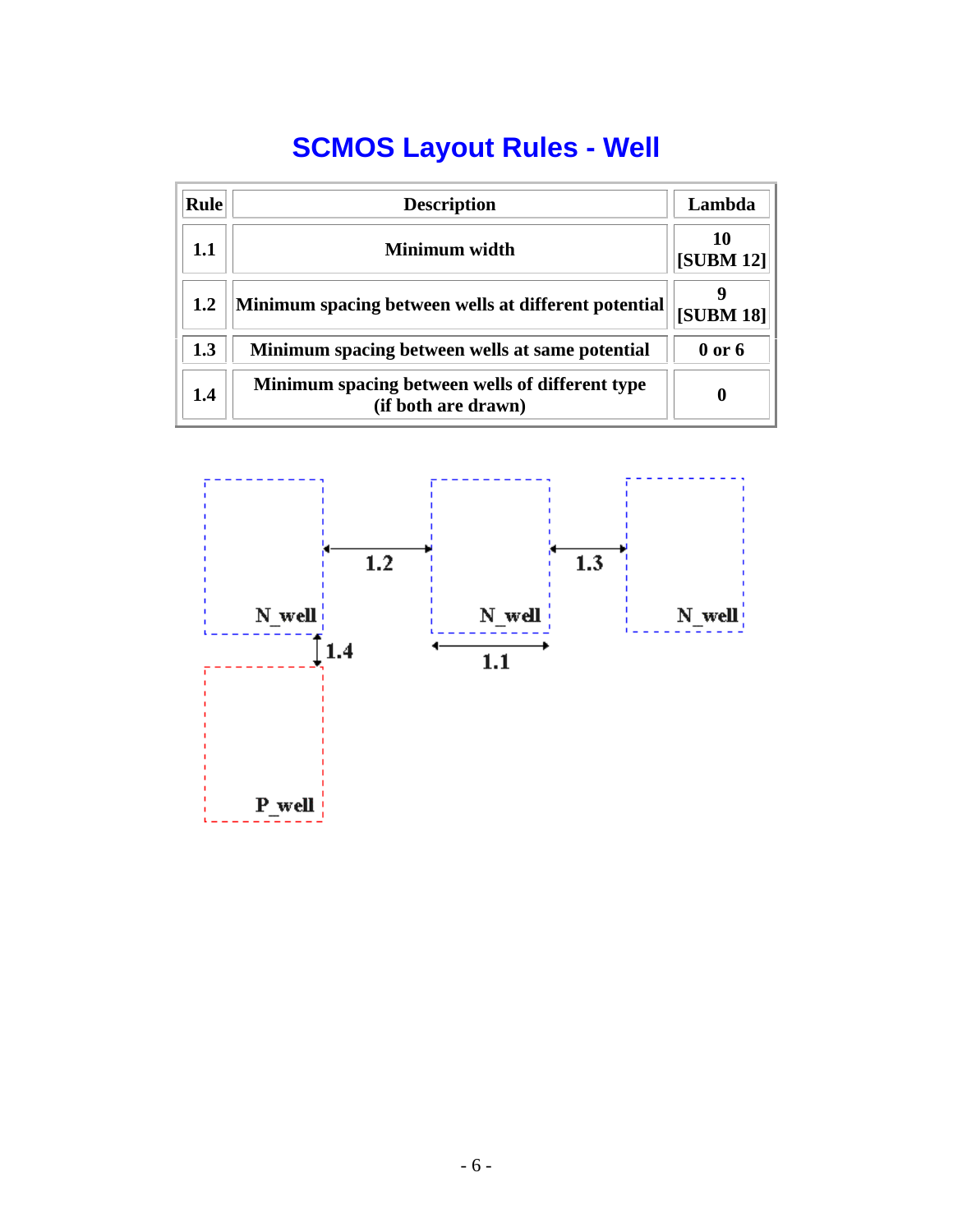# **SCMOS Layout Rules - Active**

| <b>Rule</b> | <b>Description</b>                                  | Lambda   |
|-------------|-----------------------------------------------------|----------|
| 2.1         | Minimum width                                       | 3        |
| 2.2         | <b>Minimum</b> spacing                              |          |
| 2.3         | Source/drain active to well edge                    | [SUBM 6] |
| 2.4         | Substrate/well contact active to well edge          | 3        |
| 2.5         | Minimum spacing between active of different implant | 0 or 4   |

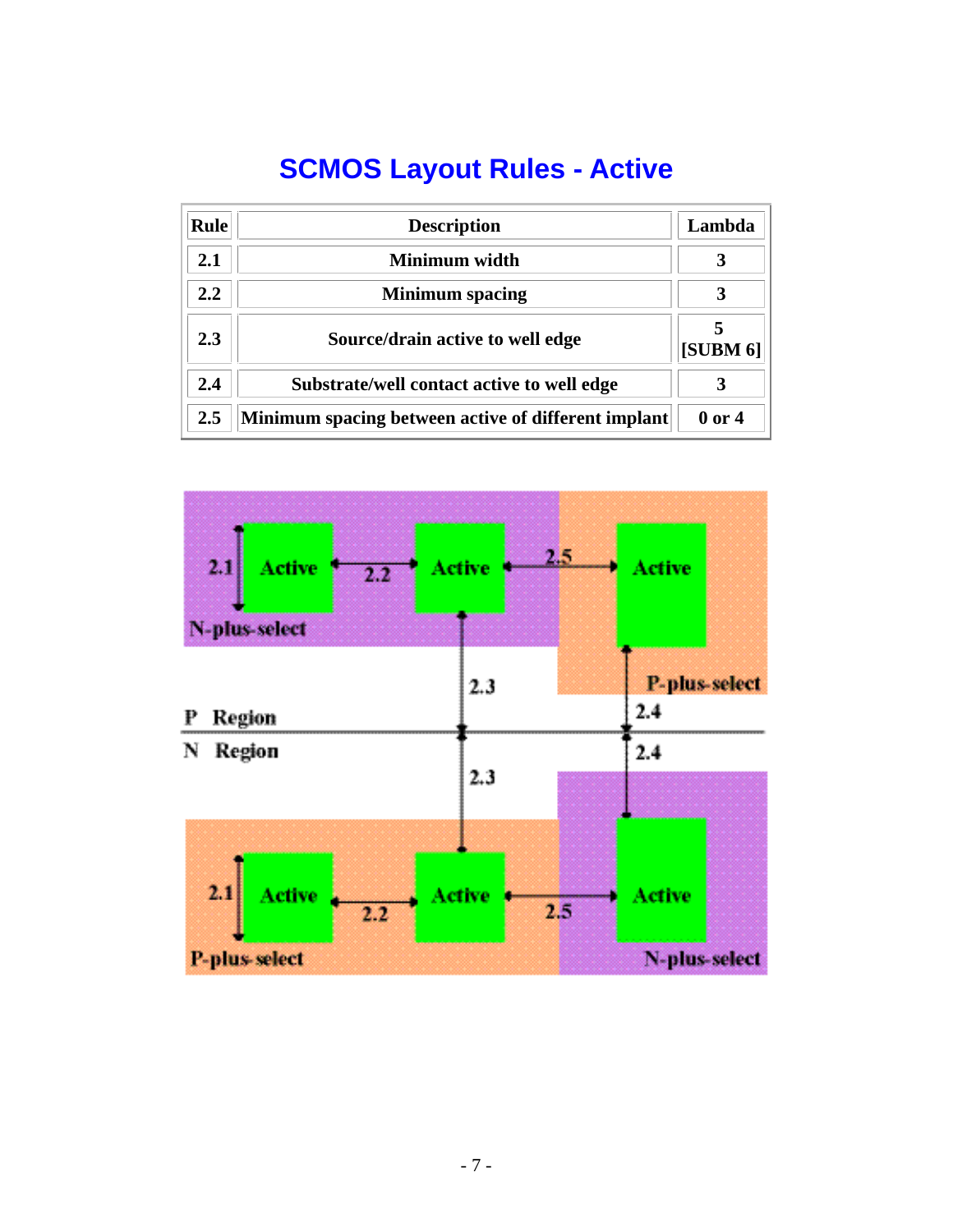# **SCMOS Layout Rules - Poly**

| <b>Rule</b> | <b>Description</b>                    | Lambda                 |
|-------------|---------------------------------------|------------------------|
| 3.1         | <b>Minimum width</b>                  | $\mathcal{D}_{\cdot}$  |
| 3.2         | <b>Minimum</b> spacing<br>over field  | 2<br>[SUBM 3]          |
| 3.2.a       | <b>Minimum</b> spacing<br>over active | 2 [SUBM 3]<br>[DEEP 4] |
| 3.3         | Minimum gate extension of active      | 2<br>[DEEP 2.5]        |
| 3.4         | Minimum active extension of poly      | 3                      |
| 3.5         | Minimum field poly to active          |                        |



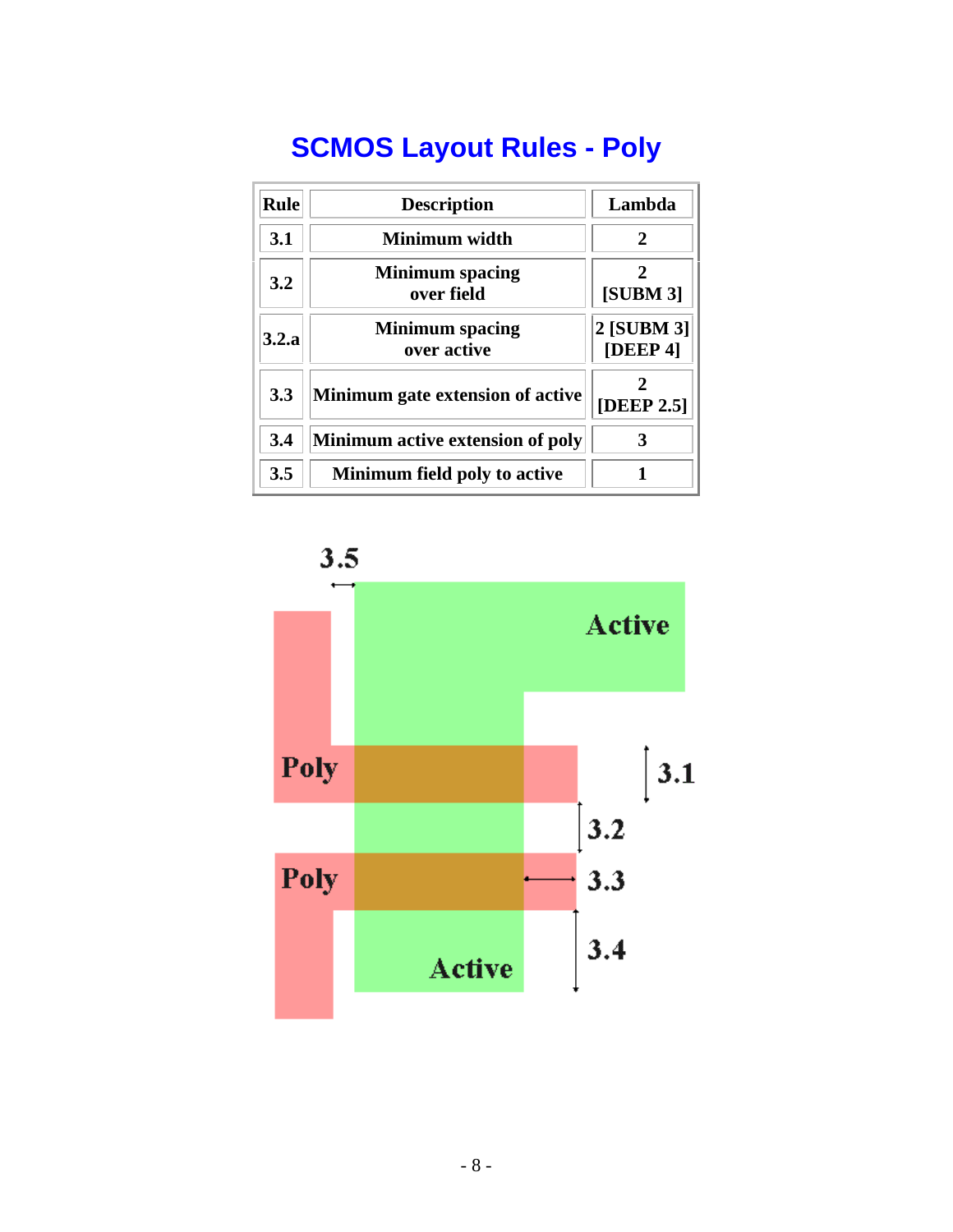## **SCMOS Layout Rules - Select**

| <b>Rule</b> | <b>Description</b>                                                                                                                    | Lambda         |
|-------------|---------------------------------------------------------------------------------------------------------------------------------------|----------------|
| 4.1         | Minimum select spacing to channel of transistor<br>to ensure adequate source/drain width                                              |                |
| 4.2         | Minimum select overlap of active                                                                                                      | 2              |
| 4.3         | Minimum select overlap of contact                                                                                                     |                |
| 4.4         | Minimum select width and spacing<br>(Note: P-select and N-select may be coincident,<br>but must <i>not</i> overlap) (not illustrated) | <b>[DEEP4]</b> |

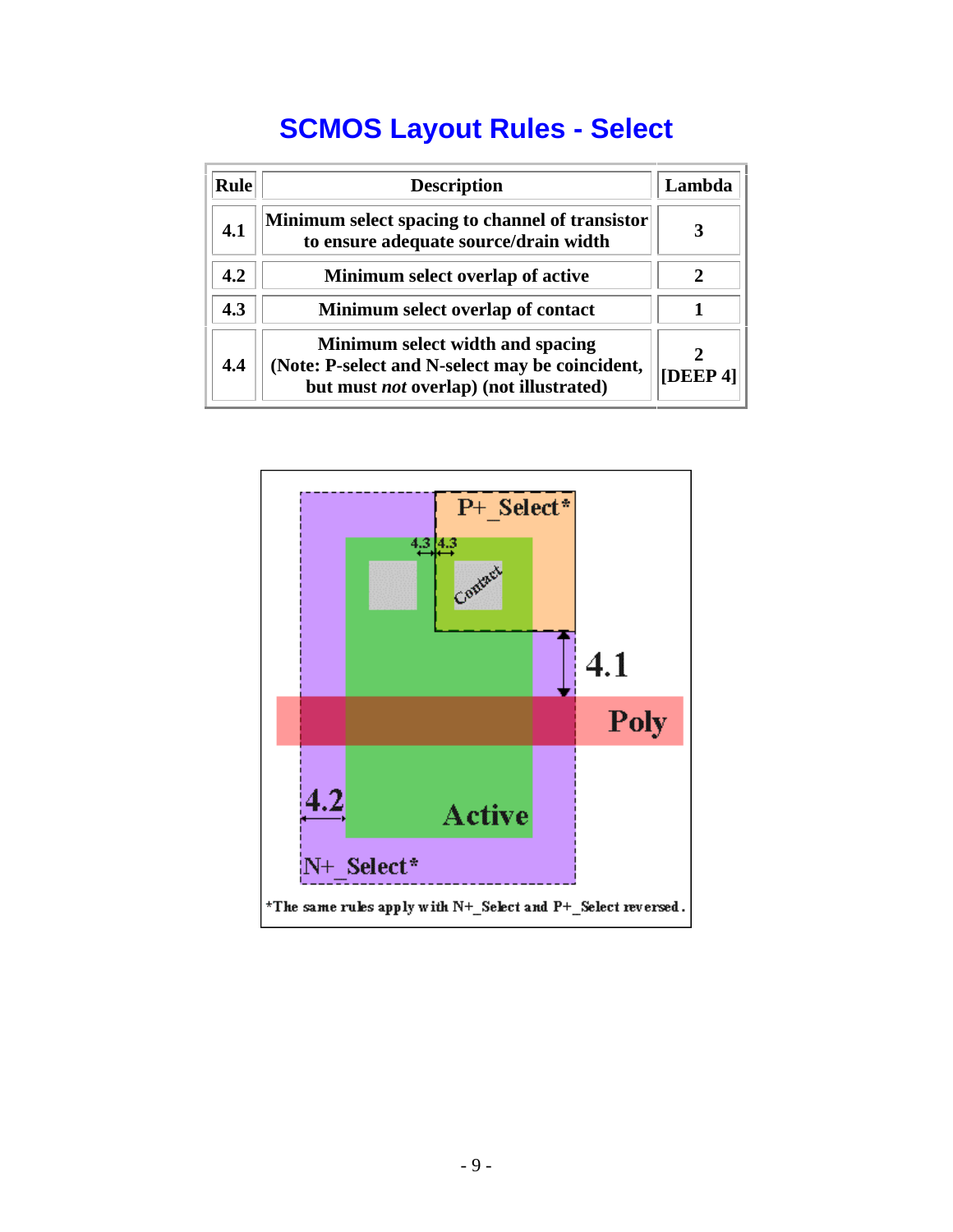## **SCMOS Layout Rules - Simple Contact to Poly**

**On 0.5um process (and all finer feature size processes), it is required that ALL features on the insulator layers (CONTACT, VIA, VIA2) MUST BE of the single standard size; there are no exceptions for pads (or logos, or anything else); large openings must be replaced by an array of standard sized openings.**

| <b>Rule</b> | <b>Description</b>                    | Lambda               |
|-------------|---------------------------------------|----------------------|
| 5.1         | <b>Exact contact size</b>             | $2 \times 2$         |
| 5.2         | Minimum poly overlap                  | 1.5                  |
| 5.3         | <b>Minimum contact spacing</b>        | [SUBM 3]<br>[DEEP 4] |
| 5.4         | Minimum spacing to gate of transistor |                      |

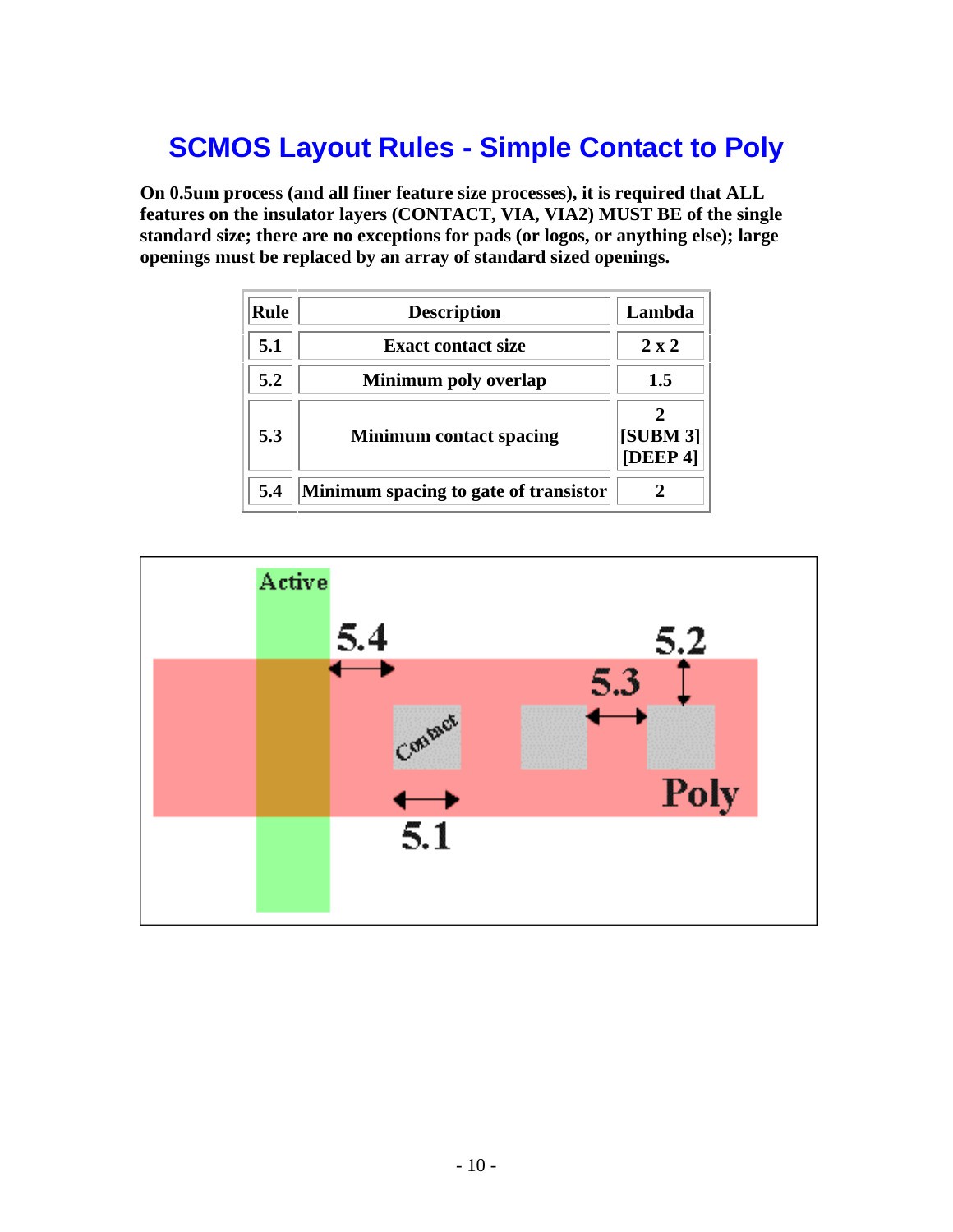#### **SCMOS Layout Rules - Alternative Contact to Poly**

**The rules above are preferred. If, however, one cannot handle the 1.5 lambda contact overlap in 5.2, then that rule, 5.2, may be replaced by these rules, which reduce the overlap, but increase the spacing to surrounding features. The remaining rules above, 5.1, 5.3, and 5.4, still apply as originally stated.**

| Rule             | <b>Description</b>                        | Lambda   |
|------------------|-------------------------------------------|----------|
| 5.2 <sub>b</sub> | Minimum poly overlap                      |          |
| 5.5 <sub>b</sub> | Minimum spacing to other poly             | [SUBM 5] |
| 5.6 <sub>b</sub> | Minimum spacing to active (one contact)   |          |
| 5.7.b            | Minimum spacing to active (many contacts) |          |

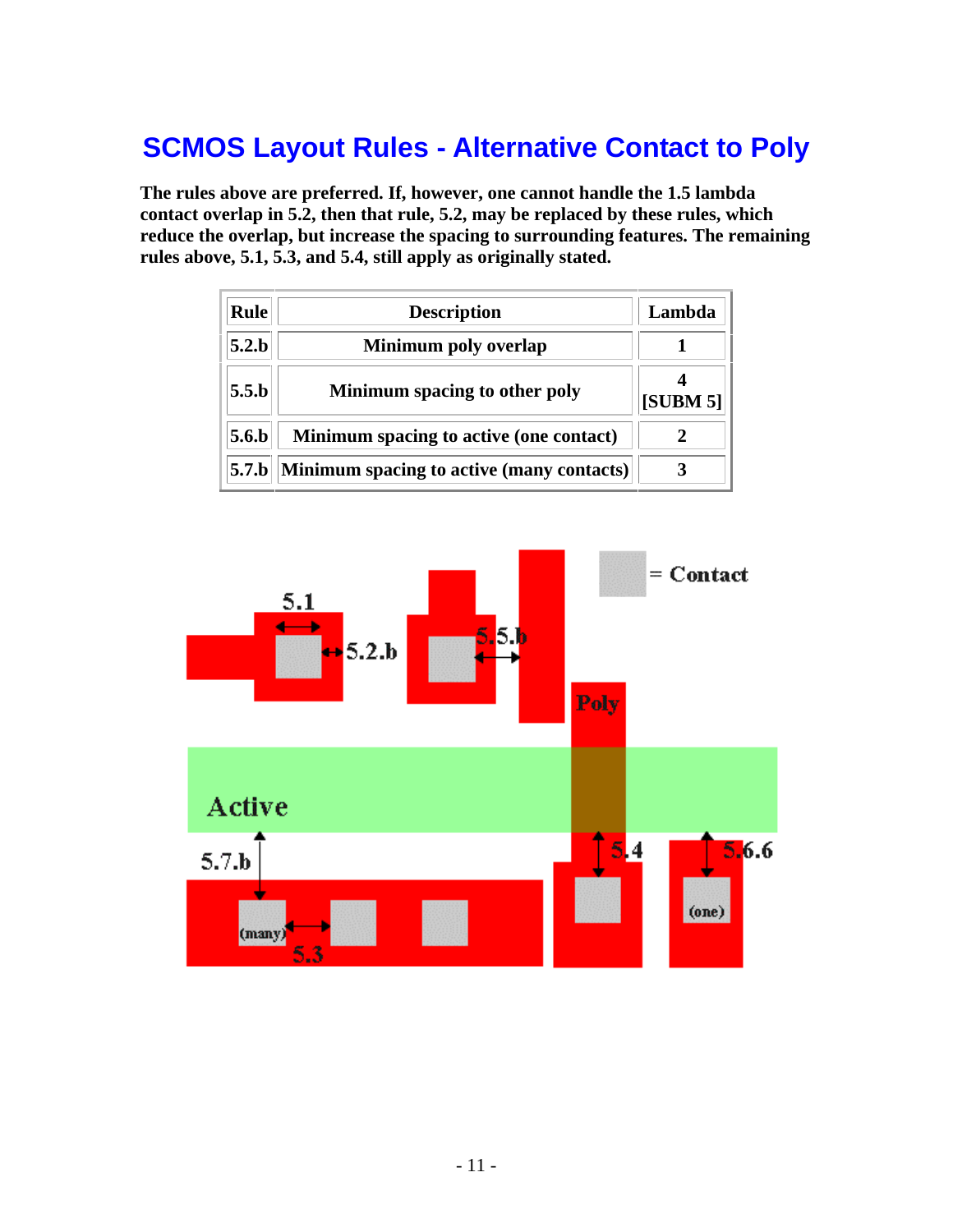## **SCMOS Layout Rules - Simple Contact to Active**

| <b>Rule</b> | <b>Description</b>                    | Lambda               |
|-------------|---------------------------------------|----------------------|
| 6.1         | <b>Exact contact size</b>             | $2 \times 2$         |
| 6.2         | <b>Minimum active overlap</b>         | 1.5                  |
| 6.3         | <b>Minimum contact spacing</b>        | [SUBM 3]<br>[DEEP 4] |
| 6.4         | Minimum spacing to gate of transistor |                      |

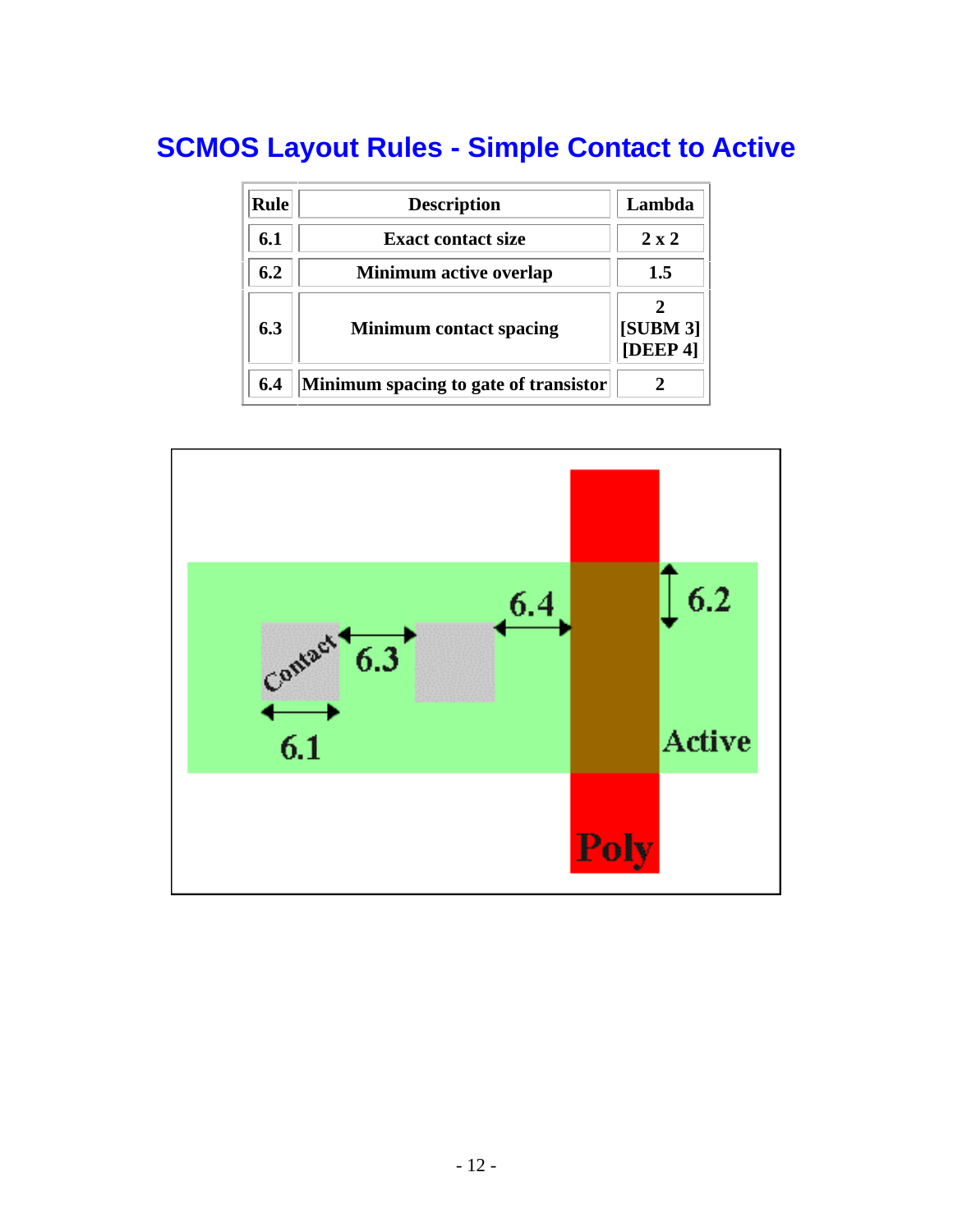#### **SCMOS Layout Rules - Alternative Contact to Active**

**The rules above are preferred. If, however, one cannot handle the 1.5 lambda contact overlap in 6.2, then that rule, 6.2, may be replaced by these rules, which reduce the overlap, but increase the spacing to surrounding features. The remaining rules above, 6.1, 6.3, and 6.4, still apply as originally stated.**

| <b>Rule</b> | <b>Description</b>                            | Lambda |
|-------------|-----------------------------------------------|--------|
| 6.2.b       | <b>Minimum active overlap</b>                 |        |
| 6.5.b       | Minimum spacing to diffusion active           |        |
| 6.6.b       | Minimum spacing to field poly (one contact)   |        |
| 6.7.b       | Minimum spacing to field poly (many contacts) |        |
| 6.8.b       | Minimum spacing to poly contact               |        |

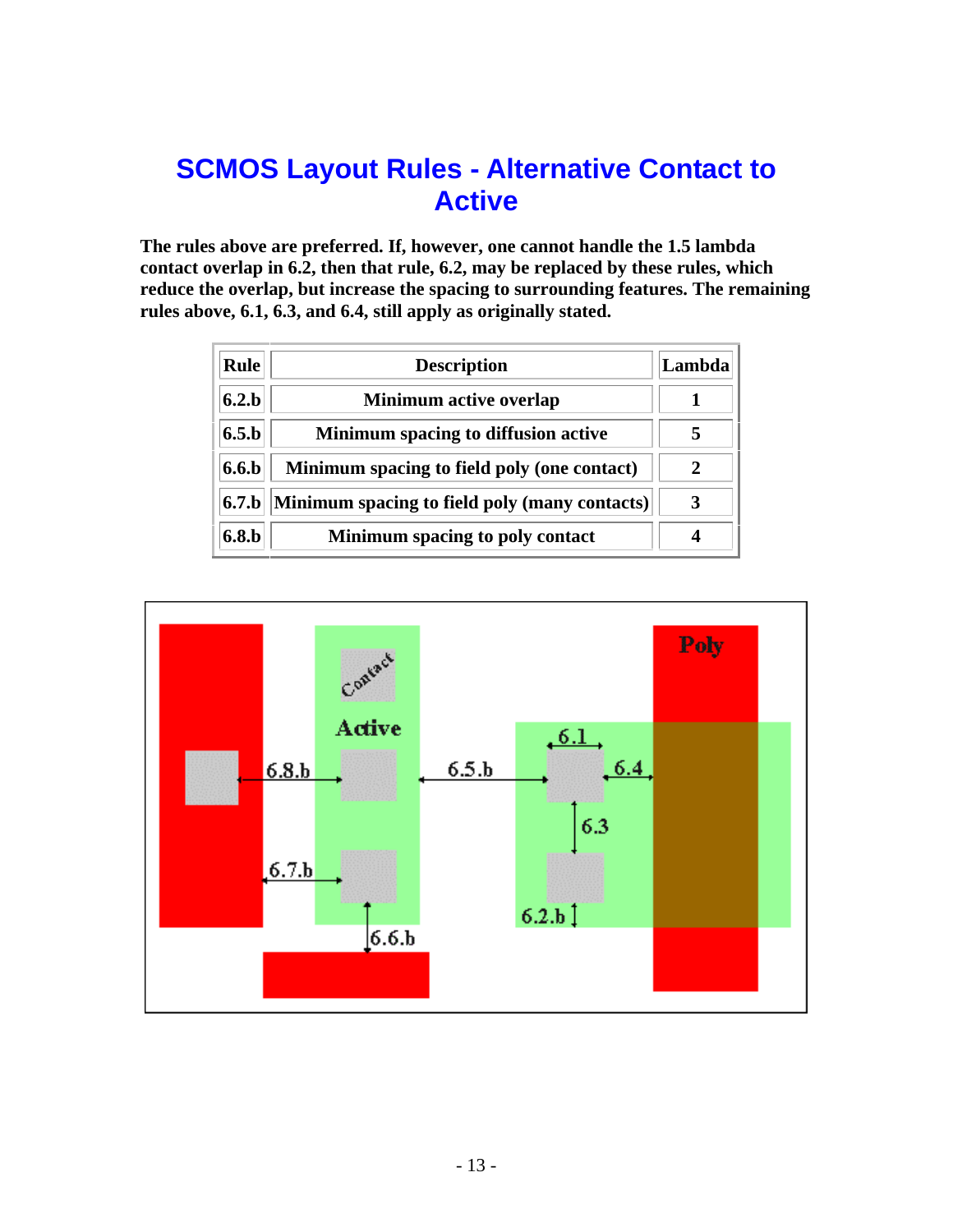# **SCMOS Layout Rules - Metal1**

| Rule          | <b>Description</b>                                                                                                 | Lambda |
|---------------|--------------------------------------------------------------------------------------------------------------------|--------|
| 7.1           | Minimum width                                                                                                      |        |
| 7.2.a         | <b>Minimum</b> spacing                                                                                             |        |
| $7.2 \cdot b$ | Minimum tight metal spacing<br>(only allowed between minimum width wires -<br>otherwise, use regular spacing rule) | 2      |
| 7.3           | Minimum overlap of any contact                                                                                     |        |

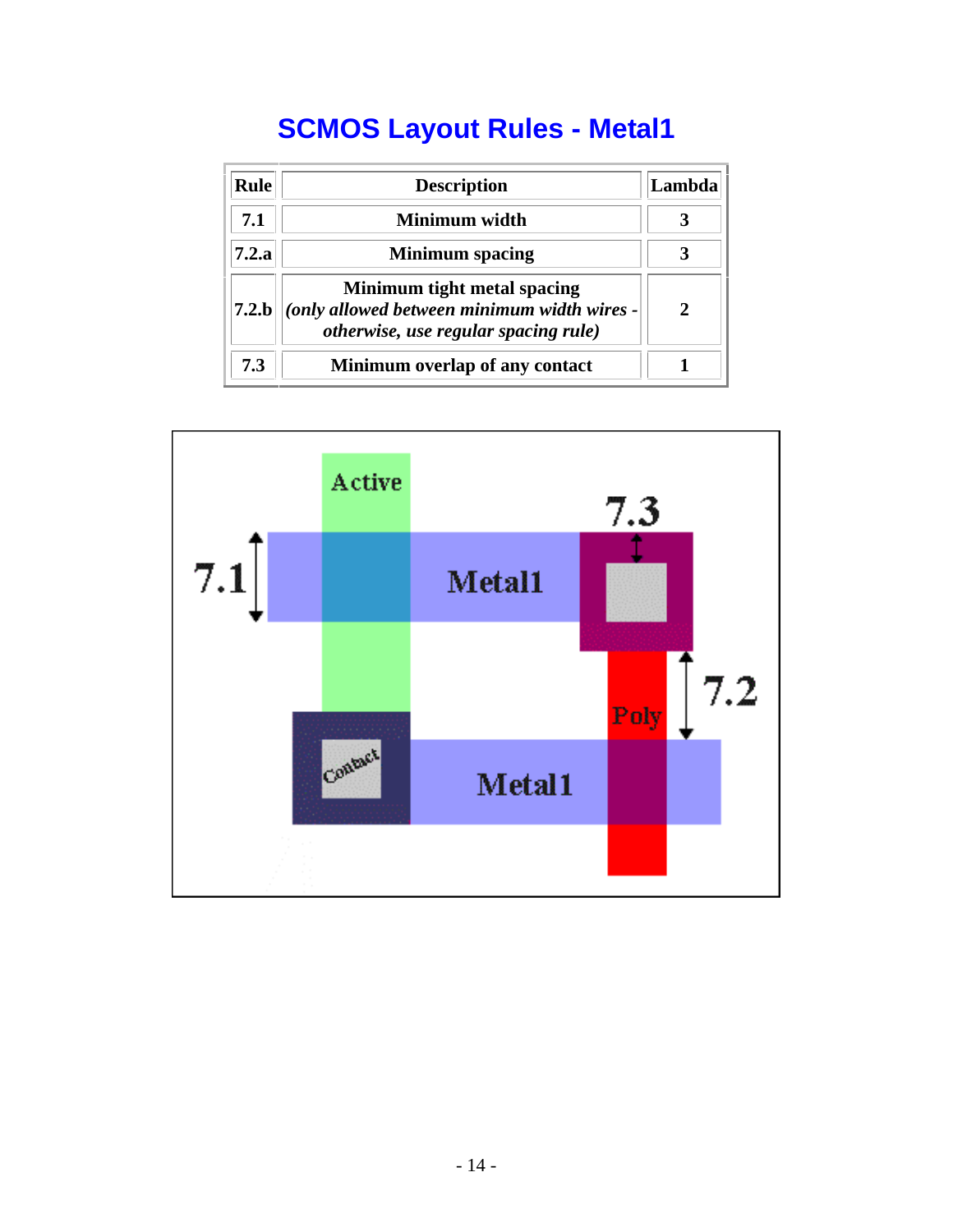# **SCMOS Layout Rules - Via1**

| <b>Rule</b> | <b>Description</b>                                                     | Lambda       |
|-------------|------------------------------------------------------------------------|--------------|
| 8.1         | <b>Exact size</b>                                                      | $2 \times 2$ |
| 8.2         | Minimum via1 spacing                                                   |              |
| 8.3         | Minimum overlap by metal1                                              |              |
| 8.4         | <b>Minimum spacing to contact</b>                                      |              |
| 8.5         | Minimum spacing to poly or active edge<br>(SCMOS only, not SUBM, DEEP) | 2            |

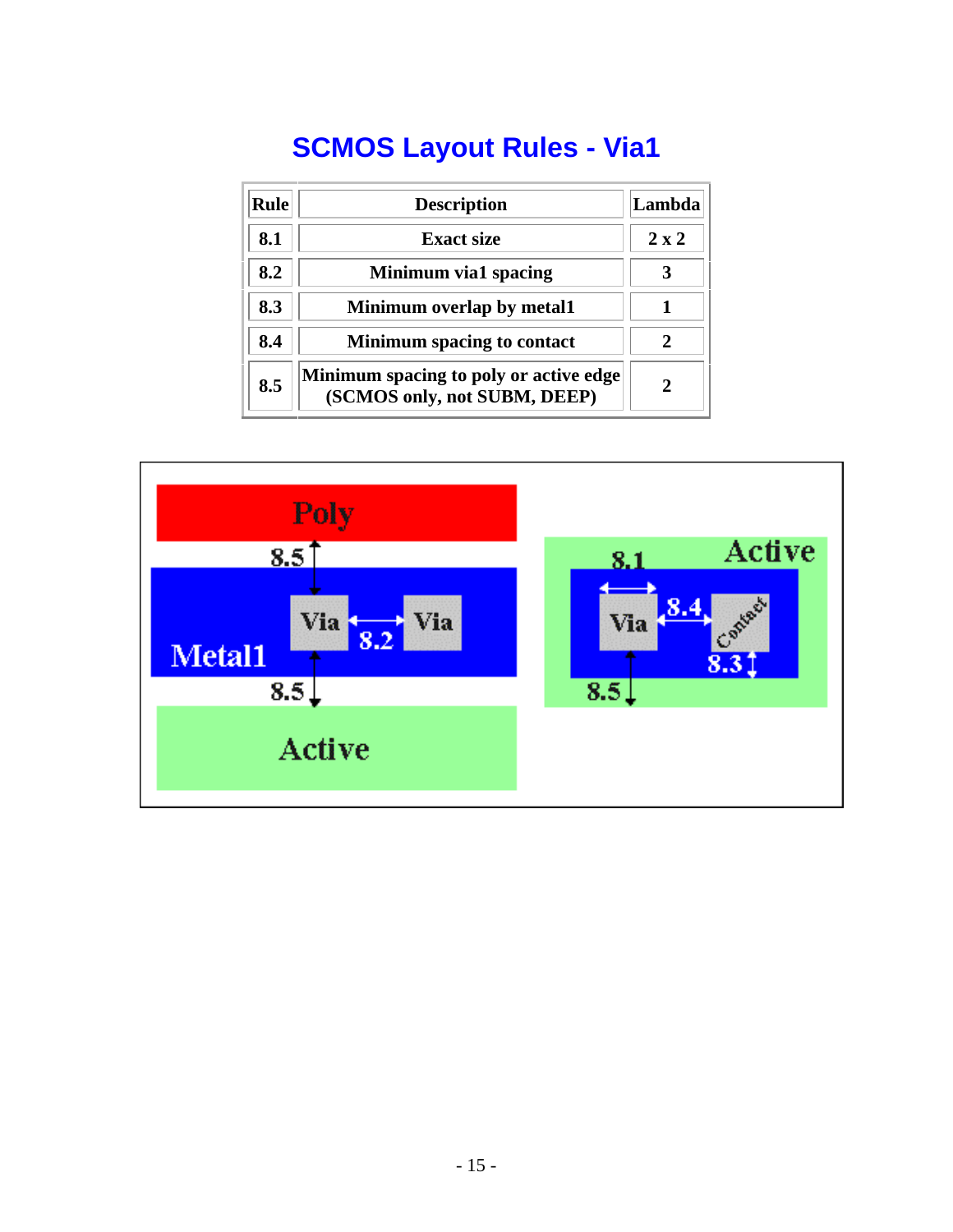# **SCMOS Layout Rules - Metal2**

| Rule  | <b>Description</b>                                                                                                         | Lambda |
|-------|----------------------------------------------------------------------------------------------------------------------------|--------|
| 9.1   | Minimum width                                                                                                              |        |
| 9.2.a | <b>Minimum</b> spacing                                                                                                     |        |
| 9.2.b | Minimum tight metal or SUBM spacing<br>(only allowed between minimum width wires -<br>otherwise, use regular spacing rule) | 3      |
| 9.3   | Minimum overlap of via1                                                                                                    |        |

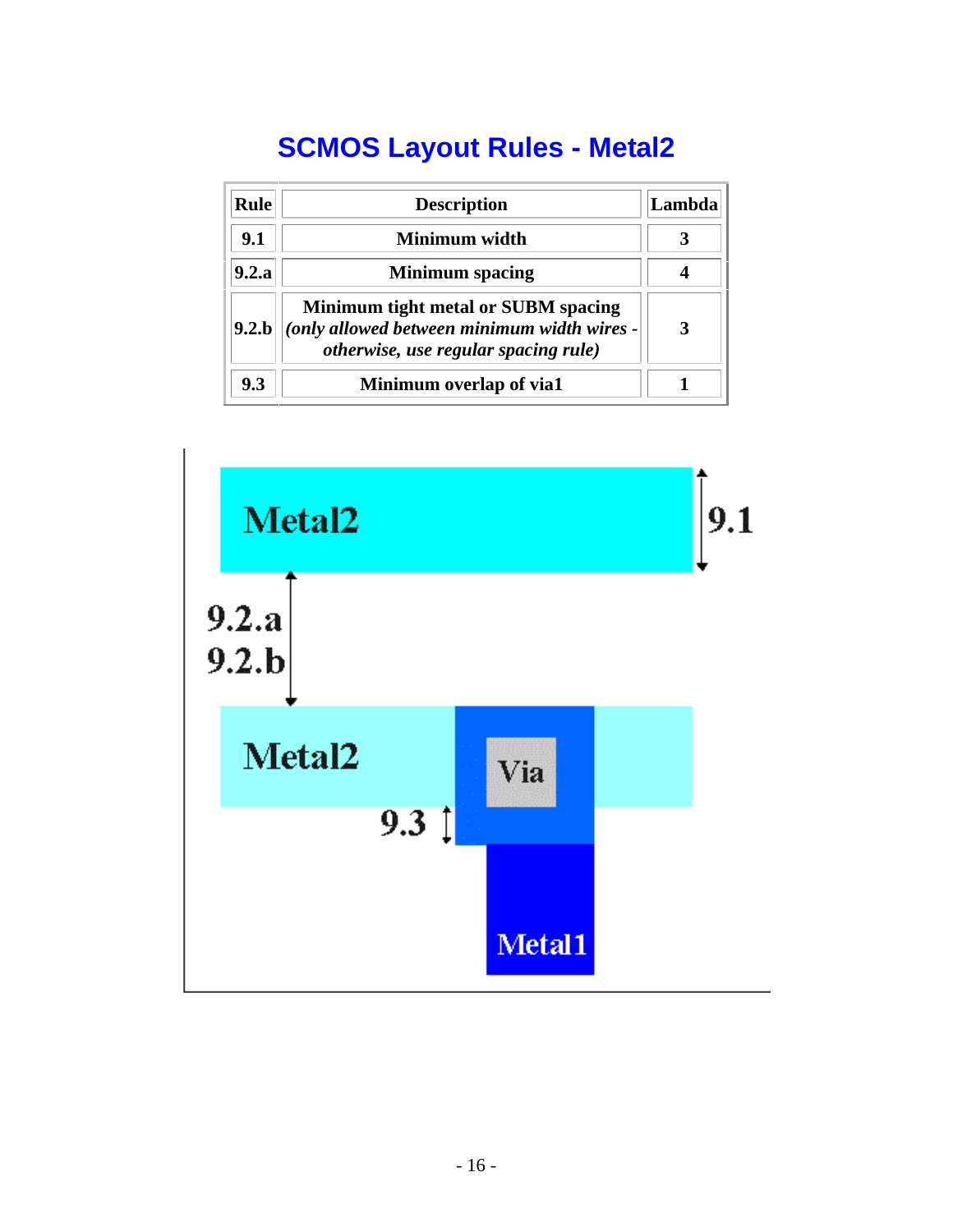## **SCMOS Layout Rules - Overglass**

**Note that rules in this section are in units of microns. They are not "true" design rules, but they do make good practice rules. Unfortunately, there are no really good generic pad design rules since pads are process-specific.**

| <b>Rule</b> | <b>Description</b>                                     | <b>Microns</b>   |
|-------------|--------------------------------------------------------|------------------|
| 10.1        | Minimum bonding pad width                              | $100 \times 100$ |
| 10.2        | Minimum probe pad width                                | $75 \times 75$   |
| 10.3        | Pad metal overlap of glass opening                     |                  |
| 10.4        | Minimum pad spacing to unrelated metal                 | 30               |
| 10.5        | Minimum pad spacing to unrelated active, poly or poly2 | 15               |

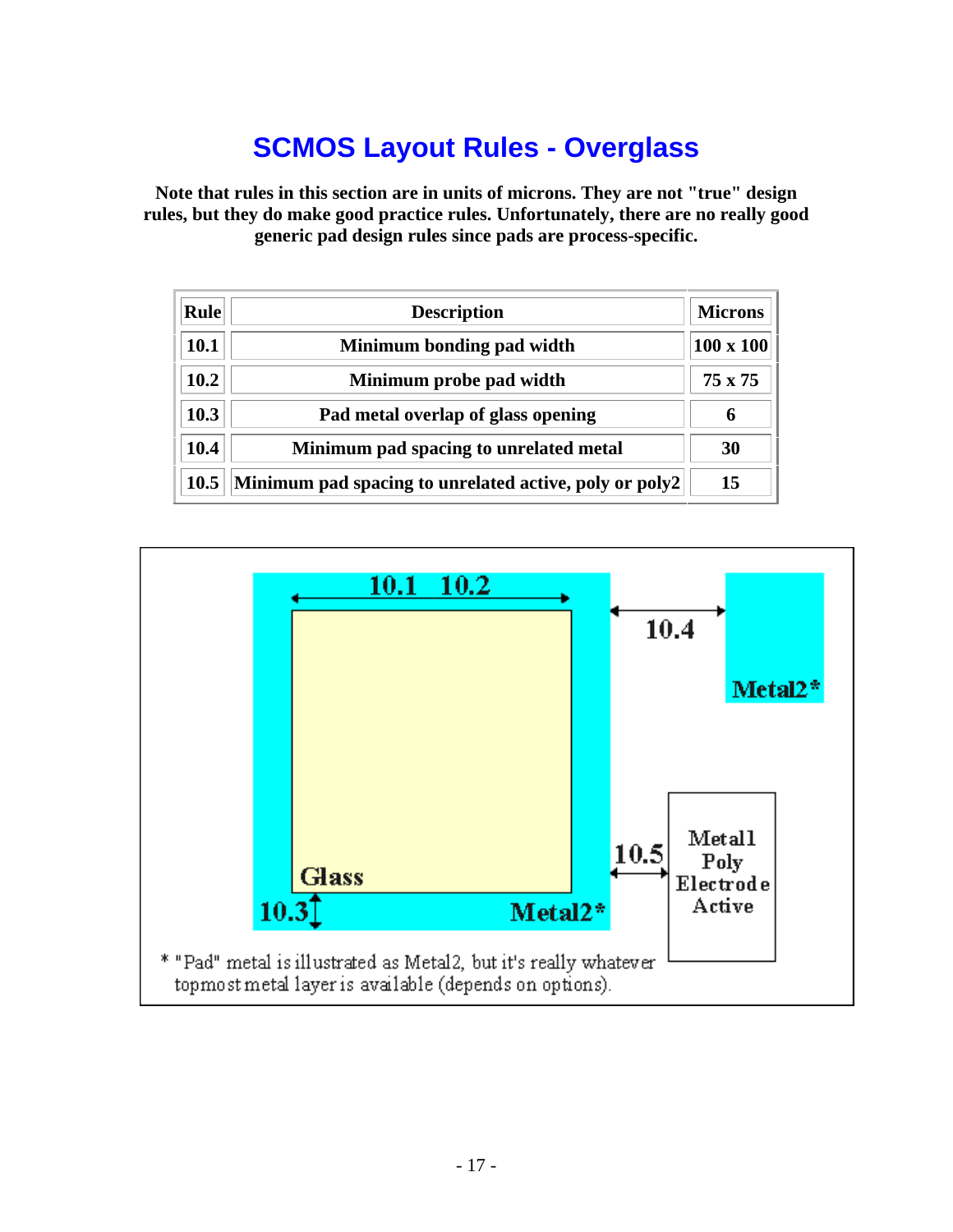#### **SCMOS Layout Rules - Poly2 (or Electrode) for Capacitor**

**The poly2 or electrode layer is a second polysilicon layer (physically above the standard, or first, poly layer). The oxide between the two polys is the capacitor dielectric. The capacitor area is the area of coincident poly and electrode.**

| <b>Rule</b> | <b>Description</b>                                          | Lambda          |
|-------------|-------------------------------------------------------------|-----------------|
| 11.1        | Minimum width                                               | <b>[SUBM 7]</b> |
| 11.2        | <b>Minimum</b> spacing                                      |                 |
| 11.3        | Minimum poly overlap                                        | [SUBM 5]        |
| 11.4        | Minimum spacing to active or well edge<br>(not illustrated) | 2               |
| 11.5        | Minimum spacing to poly contact                             | [SUBM 6]        |
| 11.6        | Minimum spacing to <i>unrelated</i> metal                   | 2               |

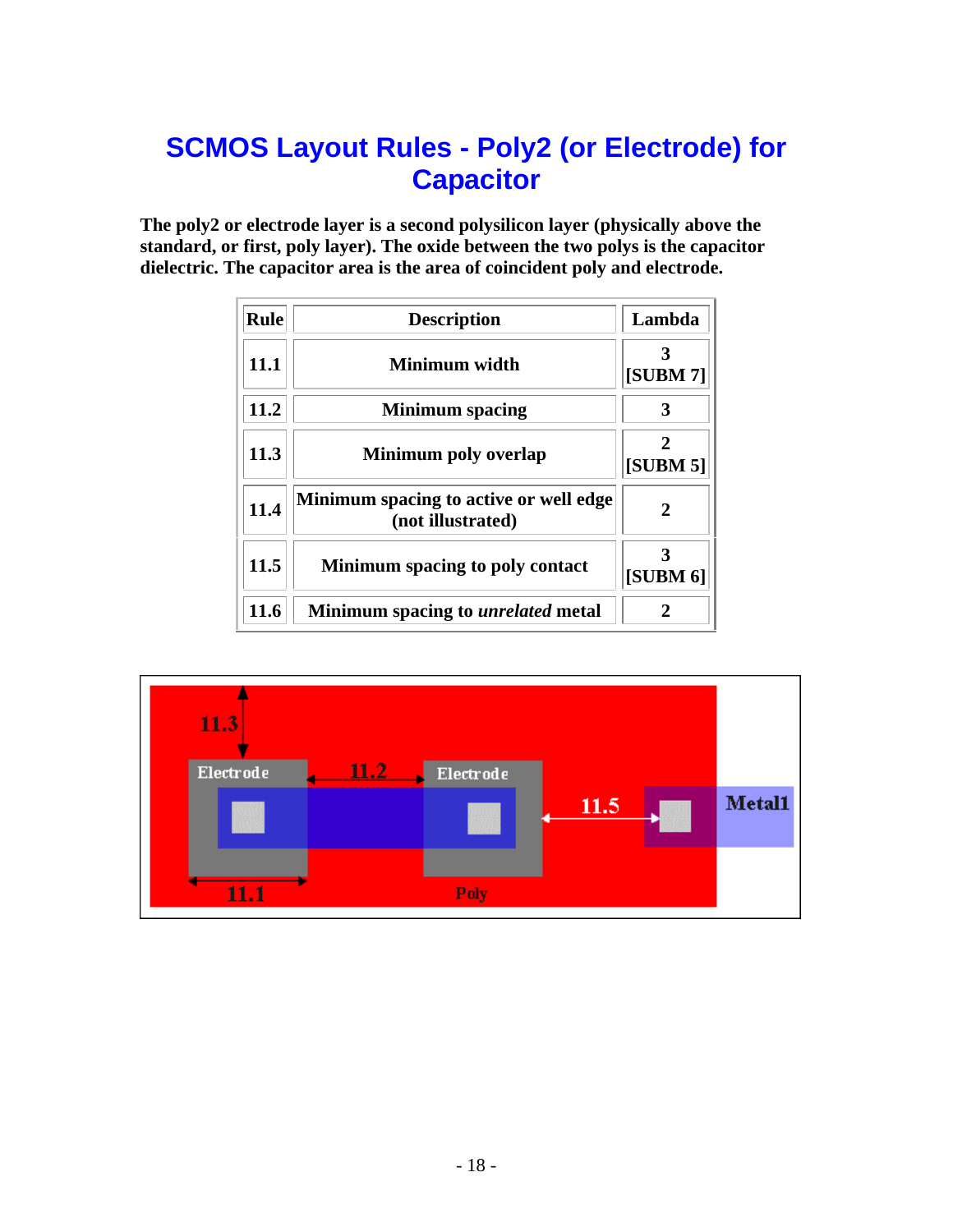#### **SCMOS Layout Rules - Electrode for Transistor**

**Same electrode (second poly) layer as for caps**

| <b>Rule</b> | <b>Description</b>                        | Lambda                      |
|-------------|-------------------------------------------|-----------------------------|
| 12.1        | Minimum width                             |                             |
| 12.2        | <b>Minimum</b> spacing                    | 3                           |
| 12.3        | Minimum electrode gate overlap of active  | 2                           |
| 12.4        | <b>Minimum spacing to active</b>          |                             |
| 12.5        | Minimum spacing or overlap of poly        | $\mathcal{D}_{\mathcal{A}}$ |
| 12.6        | Minimum spacing to poly or active contact |                             |

**Table 19: SCMOS Layout Rules - Electrode for Transistor (Analog Option)** 

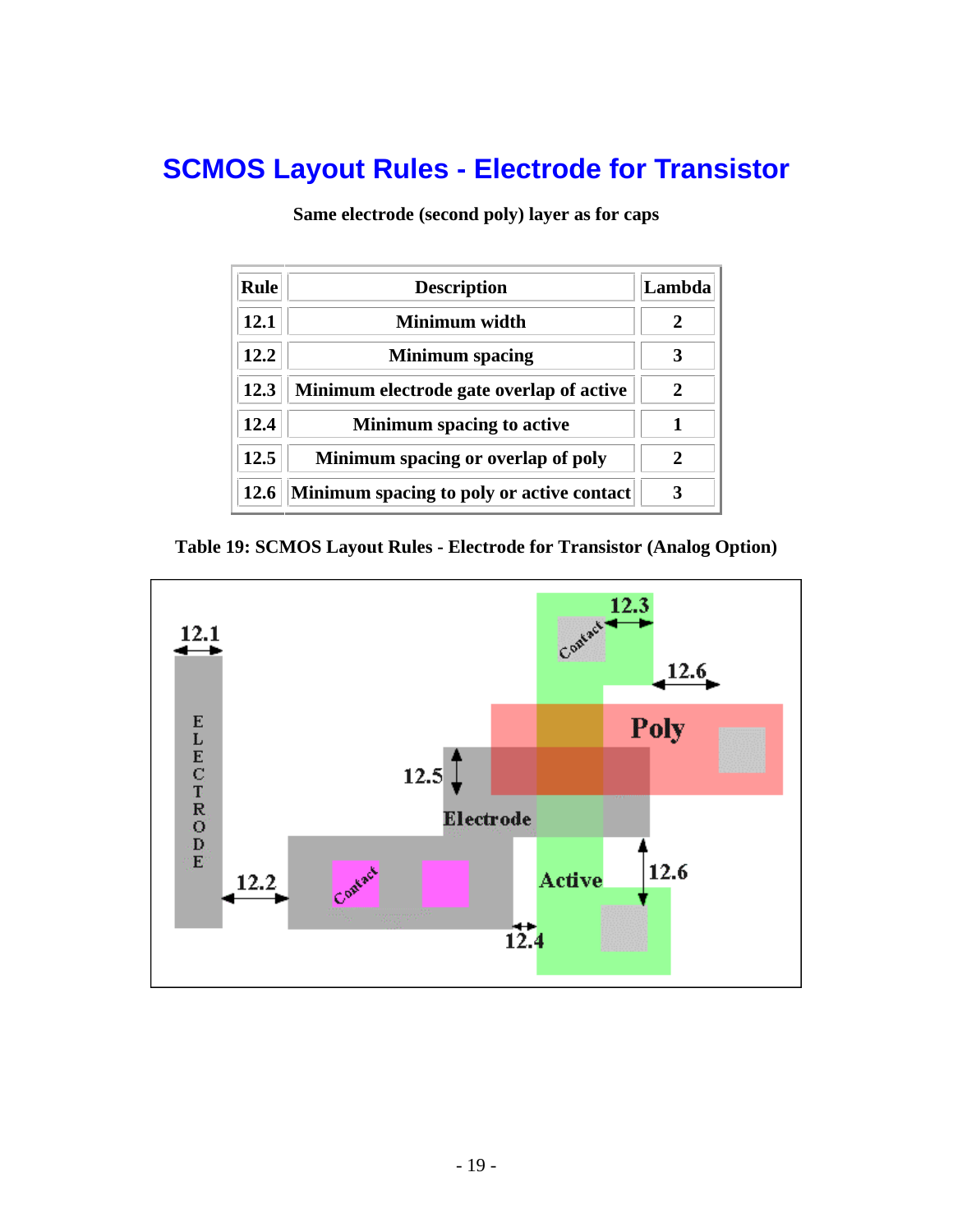#### **SCMOS Layout Rules - Electrode Contact**

**The electrode is contacted through the standard contact layer, similar to the first poly. The overlap numbers are larger, however.** 

| Rule | <b>Description</b>                           | Lambda       |
|------|----------------------------------------------|--------------|
| 13.1 | <b>Exact contact size</b>                    | $2 \times 2$ |
| 13.2 | <b>Minimum contact spacing</b>               | [SUBM 3]     |
| 13.3 | Minimum electrode overlap (on capacitor)     |              |
| 13.4 | Minimum electrode overlap (not on capacitor) | 2            |
| 13.5 | Minimum spacing to poly or active            |              |



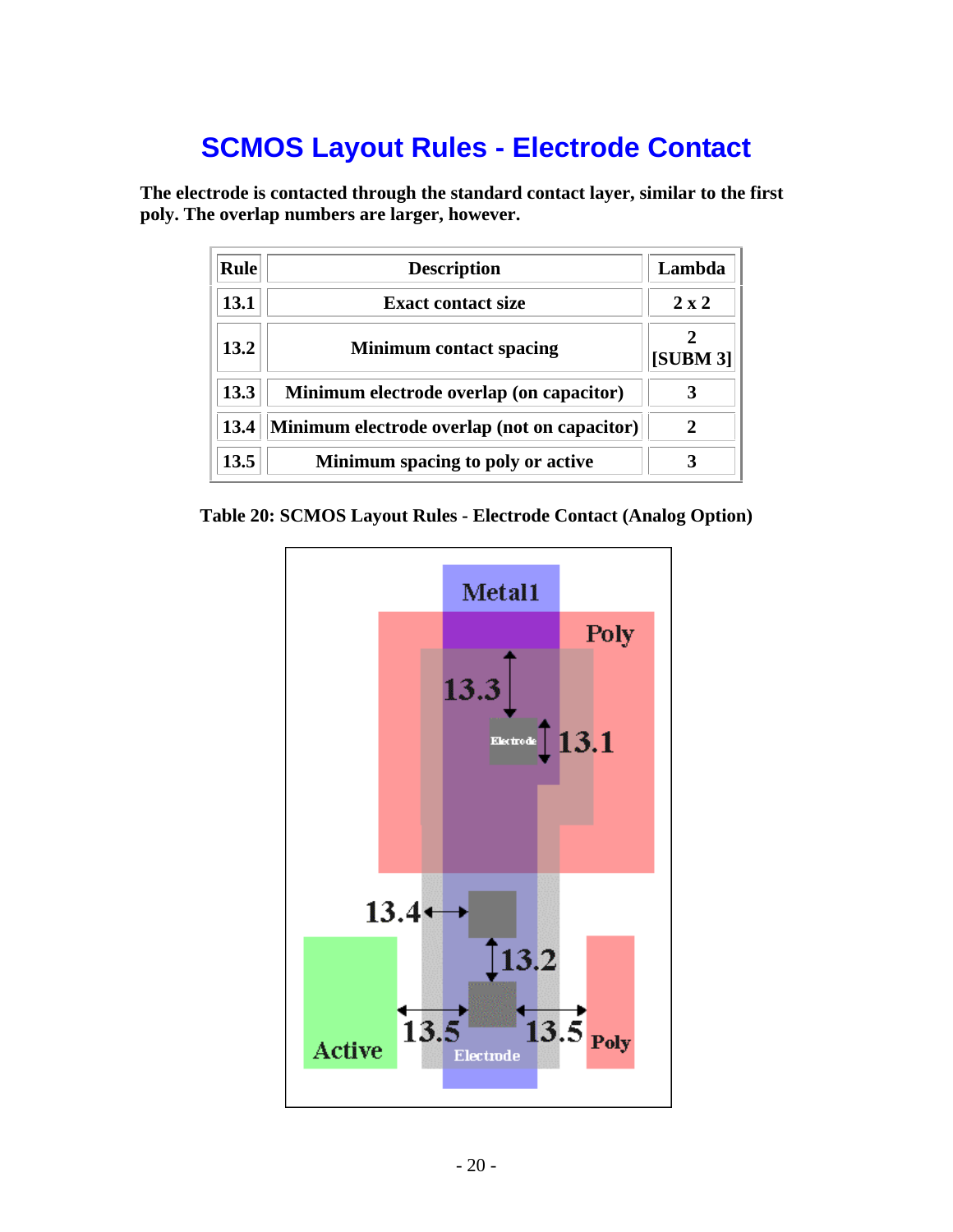# **SCMOS Layout Rules - Via2**

| <b>Rule</b> | <b>Description</b>              | Lambda       |
|-------------|---------------------------------|--------------|
| 14.1        | <b>Exact size</b>               | $2 \times 2$ |
| 14.2        | <b>Minimum</b> spacing          |              |
| 14.3        | Minimum overlap by metal2       |              |
| 14.4        | Minimum spacing to via1         |              |
| 14.5        | Via2 may be placed over contact |              |

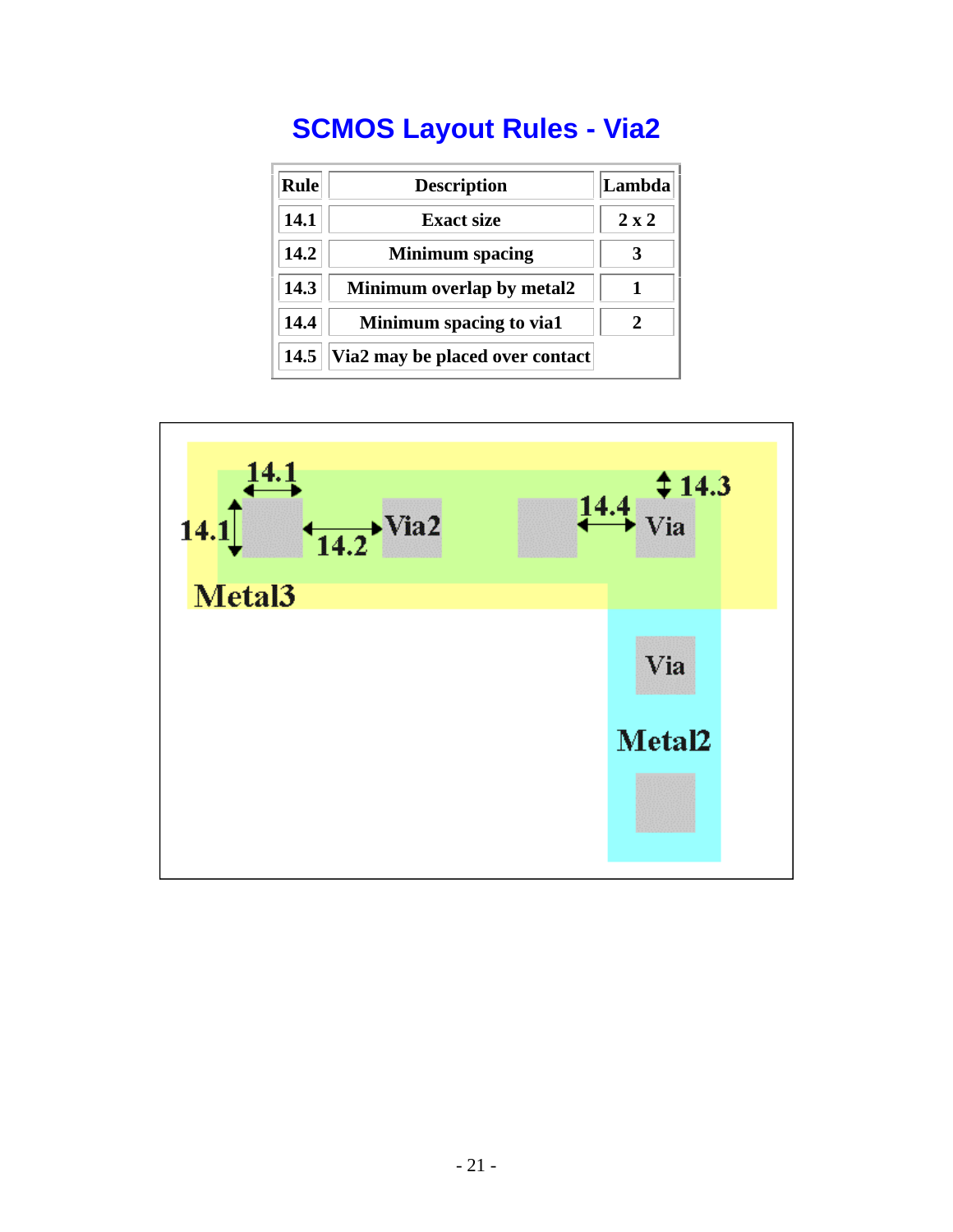# **SCMOS Layout Rules - Metal3**

| <b>Rule</b> | <b>Description</b>        | Lambda           |
|-------------|---------------------------|------------------|
| 15.1        | Minimum width             | [SUBM 5]         |
| 15.2        | Minimum spacing to metal3 | $ $ [SUBM 3] $ $ |
| 15.3        | Minimum overlap of via2   |                  |